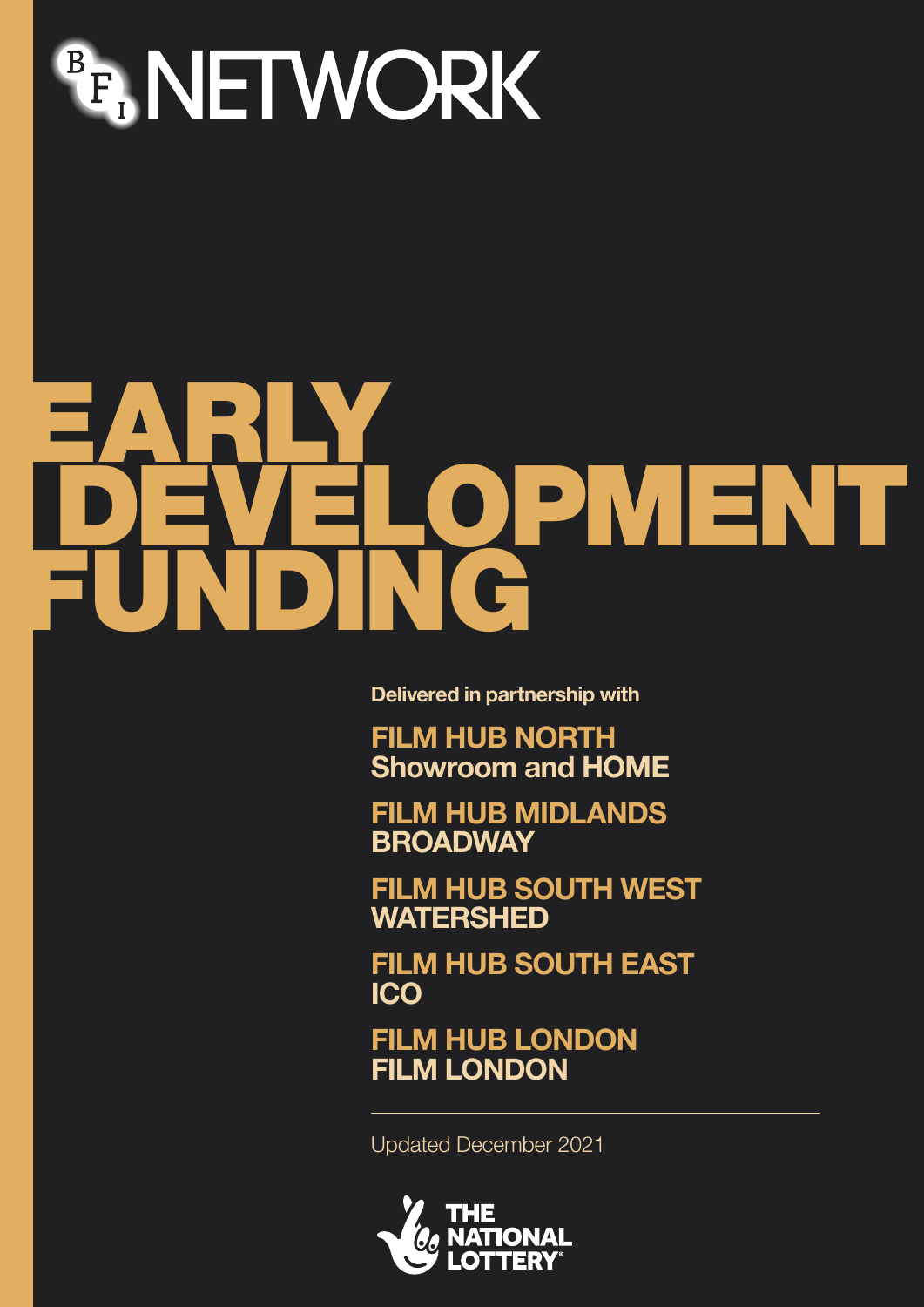# CONTENTS



| <b>INTRODUCTION</b>                                             | 3  |
|-----------------------------------------------------------------|----|
| <b>WHAT IS BFI NETWORK EARLY</b><br><b>DEVELOPMENT FUNDING?</b> | 4  |
| <b>CAN I APPLY?</b>                                             | 6  |
| <b>WHAT CAN I APPLY FOR?</b>                                    | 9  |
| <b>HOW DO I MAKE</b><br><b>AN APPLICATION?</b>                  |    |
| <b>WHAT HAPPENS TO</b><br><b>MY APPLICATION?</b>                | 13 |
| <b>FEEDBACK</b>                                                 | 16 |
| <b>RESUBMISSION</b>                                             | 17 |
| <b>SUCCESSFUL APPLICATIONS</b>                                  | 18 |
| <b>BFI LOTTERY FUNDING</b><br><b>GENERAL CONDITIONS</b>         | 20 |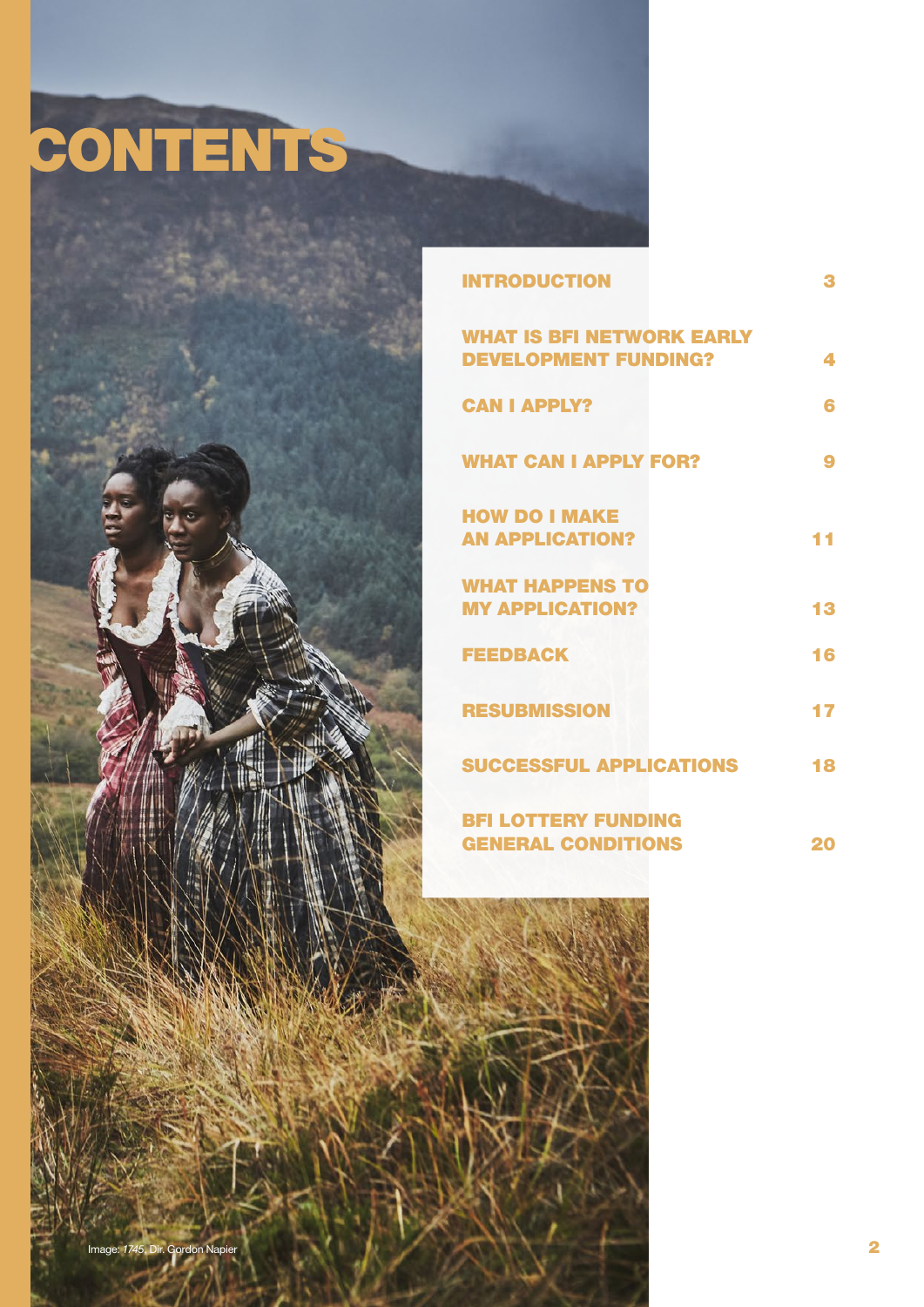# <span id="page-2-1"></span><span id="page-2-0"></span>INTRODUCTION

Welcome to BFI NETWORK. We invest National Lottery funds in original filmmaking from adventurous storytellers, with a focus on projects which respond to our core objectives which are to support:

- **the early careers of ambitious filmmakers;**
- **Filmmaking that takes risks on talent, form and content;**
- work with cultural relevance or progressive ideas:
- work that recognises the quality of difference  $-$  in perspective, in talent, in recruitment;
- **Now** work from filmmakers based throughout the nation, not just in traditional industry centres.

BFI NETWORK is a collaboration between the BFI, national film organisations and leading cultural venues around the UK, including the five English Film Hubs of the BFI Film Audience Network. The partners are:

| <b>PLACE</b>                                      | <b>PARTNER</b>                                      |
|---------------------------------------------------|-----------------------------------------------------|
| England: Film Hub North                           | Showroom Sheffield and HOME Manchester              |
| <b>England: Film Hub Midlands</b>                 | Broadway Nottingham & Flatpack Projects, Birmingham |
| England: Film Hub London                          | Film London                                         |
| England: Film Hub South East                      | Independent Cinema Office                           |
| <b>England: Film Hub South West</b>               | Watershed, Bristol                                  |
| Northern Ireland                                  | Northern Ireland Screen                             |
| Scotland (in partnership with<br>Screen Scotland) | <b>Scottish Film Talent Network</b>                 |
| <b>Wales</b>                                      | <b>Ffilm Cymru Wales</b>                            |
| <b>UK-wide Documentary Partner</b>                | Doc Society                                         |

The BFI NETWORK Early Development fund supports projects with writers based in England and is run in partnership with the five English Film Hubs. The Hubs employ BFI NETWORK Talent Executives who review applications and work with filmmakers on the delivery of funded projects. This Englandwide partnership means that more voices in more places can contribute to distinctive, original storytelling.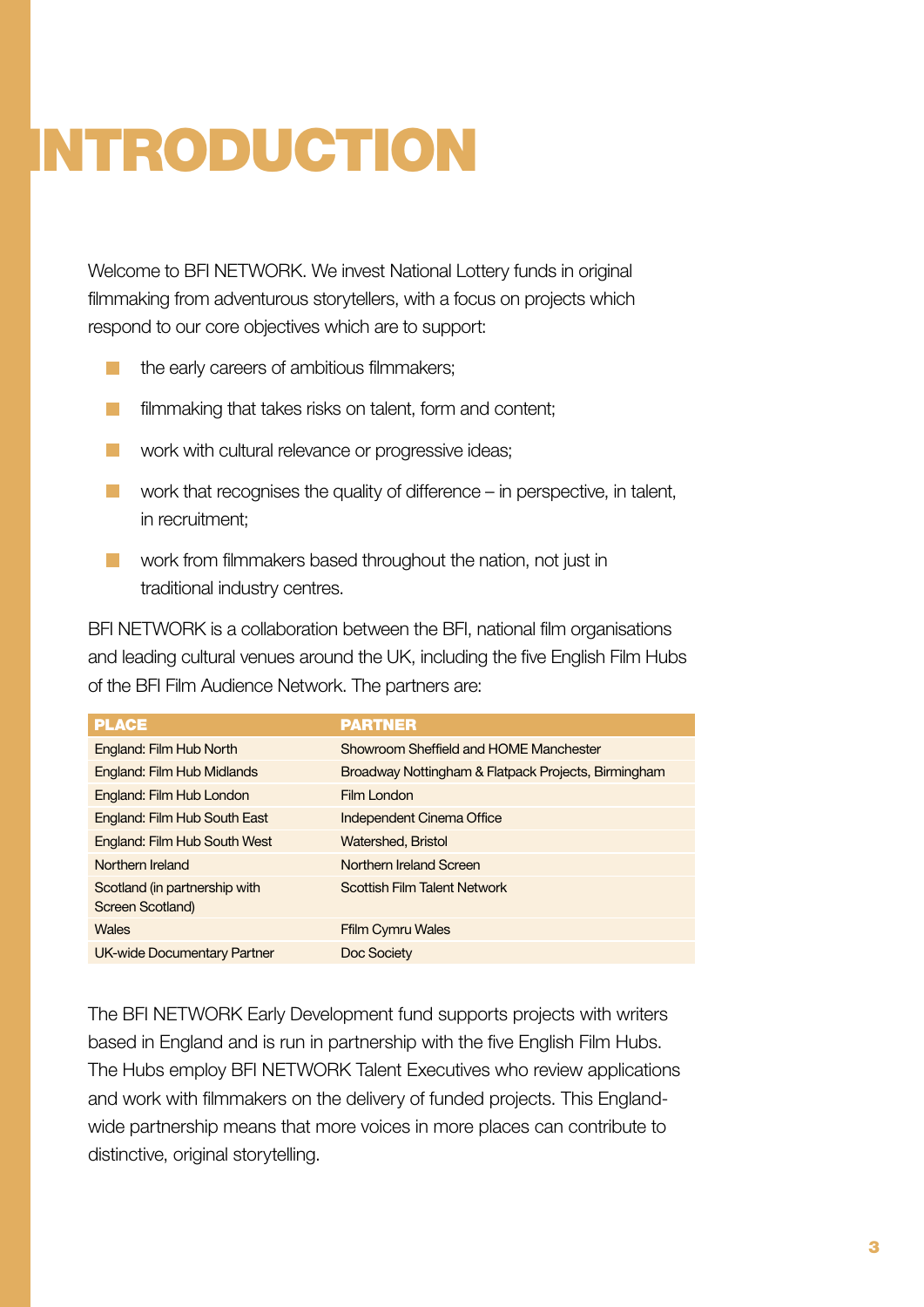## <span id="page-3-0"></span>WHAT IS BFI NETWORK EARLY DEVELOPMENT FUNDING?

Early development is the first step in the BFI's support for live action and animated fiction projects from new feature writers. It supports people at the very beginning of their development process, prior to having the first draft of a script, to produce an initial treatment and related materials.

Successful applicants will receive a grant from the BFI together with oversight from a BFI NETWORK Talent Executive to support them in creating the documents. The Talent Executives provide creative input and feedback on the initial treatments and related work, and can assist projects in other ways: from connecting people with potential collaborators, to enabling them to consider how their ideas might impact with audiences. This support aims to propel your project towards its next stage of development and enable you to create the most effective materials to take out to other funders and pitch for further finance.

#### **WHAT SORT OF WORK CAN BE SUPPORTED?**

The Early Development fund supports the costs of:

- $\blacksquare$  writing time for an **initial treatment** document of up to ten pages;
- $\Box$  creating **visual materials** a slide deck, mood board etc;
- **F** research that contributes to developing your project idea;
- $\blacksquare$  where applicable, **producer and director time** that contributes to your early development documents and research.

If you've already got a first or later draft of a feature script, or have a treatment you are happy with, then you should look at different funding options for the stage of development you are at: see [Other sources of](#page-4-0)  [support](#page-4-0) below.

The fund is intended to stimulate new ideas and stories for feature length fiction films. It therefore doesn't support projects that have already attracted other investment, or adaptations of existing material by other writers: this includes biopics requiring the use of copyrighted material. It is fine for writers to seek funding for feature adaptations of their own work, including work developed for the stage, providing they hold the rights required to do so.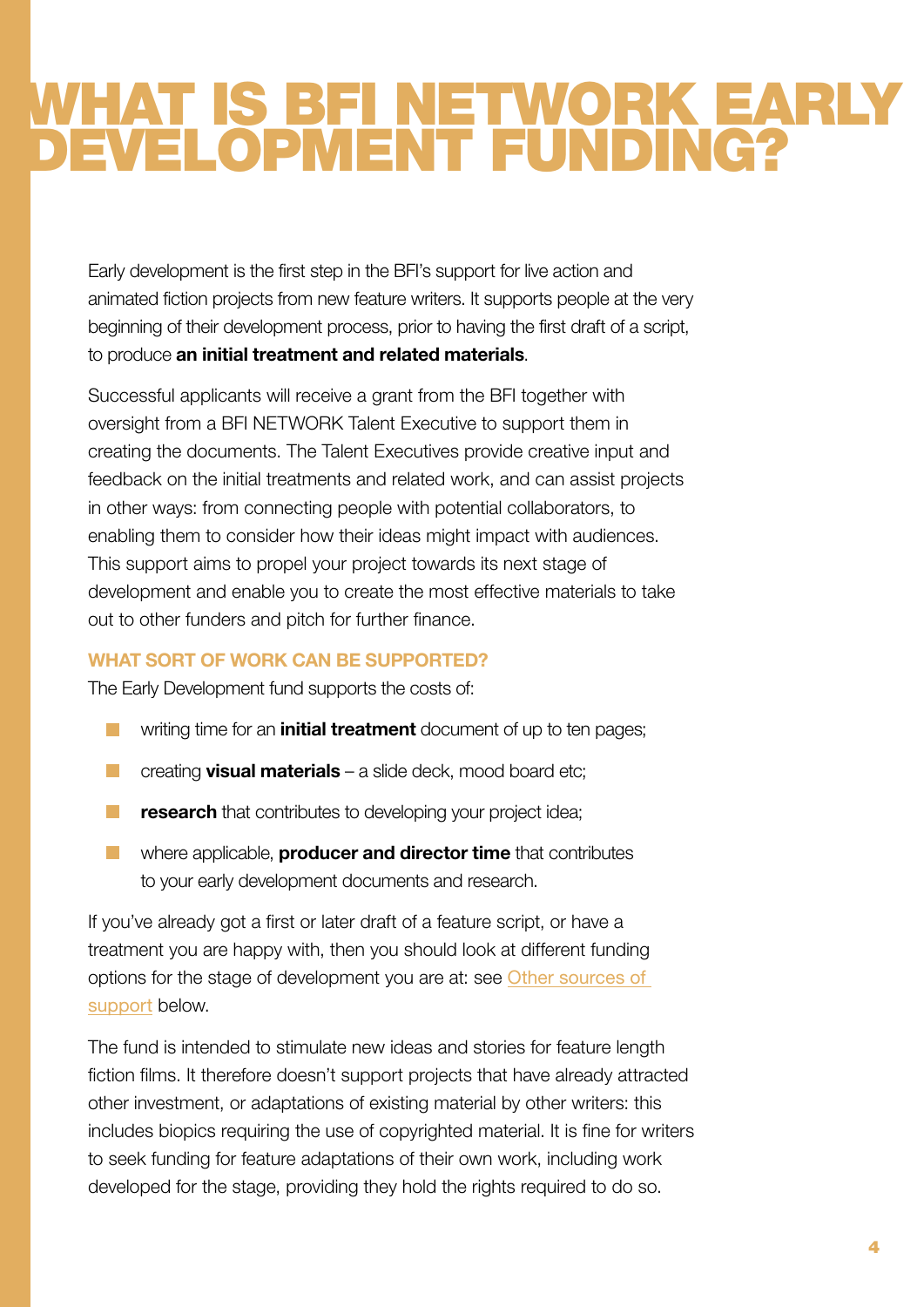#### **WHAT ELSE SHOULD I KNOW ABOUT THIS FUNDING?**

For other types of feature development support, it is usual for funding to be provided by a financier to a production company. This company then obtains all rights including copyright from their writer, in return for writer fees under the terms of a writer agreement. Instead, BFI NETWORK Early Development support aims to get you to the stage where you or your team have a sufficiently developed initial idea that you can successfully pitch to production companies and financiers. We won't therefore ask you to give away any of your rights in the idea to us or to a production company, and won't want you to enter into a writer agreement or similar contract.

That said, if at a later stage, and once you have a production company on board, you become eligible to apply to the main [BFI Development Fund](http://www.bfi.org.uk/supporting-uk-film/production-development-funding/development-funding), the usual conditions for development funding will then kick in, but we will guide you through the process if you reach this point.

#### <span id="page-4-0"></span>**OTHER SOURCES OF SUPPORT**

- If you live in Northern Ireland, Scotland or Wales, contact the [BFI NETWORK partner in your nation](https://network.bfi.org.uk/funding-finder) to find out more about their funding for new filmmakers.
- If you're looking for documentary funding, you should go to the BFI Documentary Fund delivered by Doc Society, [here](https://docsociety.org/bfi-doc/).
- If you are based in England and looking to produce a short film, t[here](https://network.bfi.org.uk/funding-available) are separate guidelines available here.
- **If** you are looking for funding for first draft screenplay onwards, you should consult the [BFI Development Fund](http://www.bfi.org.uk/supporting-uk-film/production-development-funding/development-funding) guidelines.
- For professional development opportunities please visit the [Funding Finder](https://network.bfi.org.uk/funding-finder) on the BFI NETWORK website.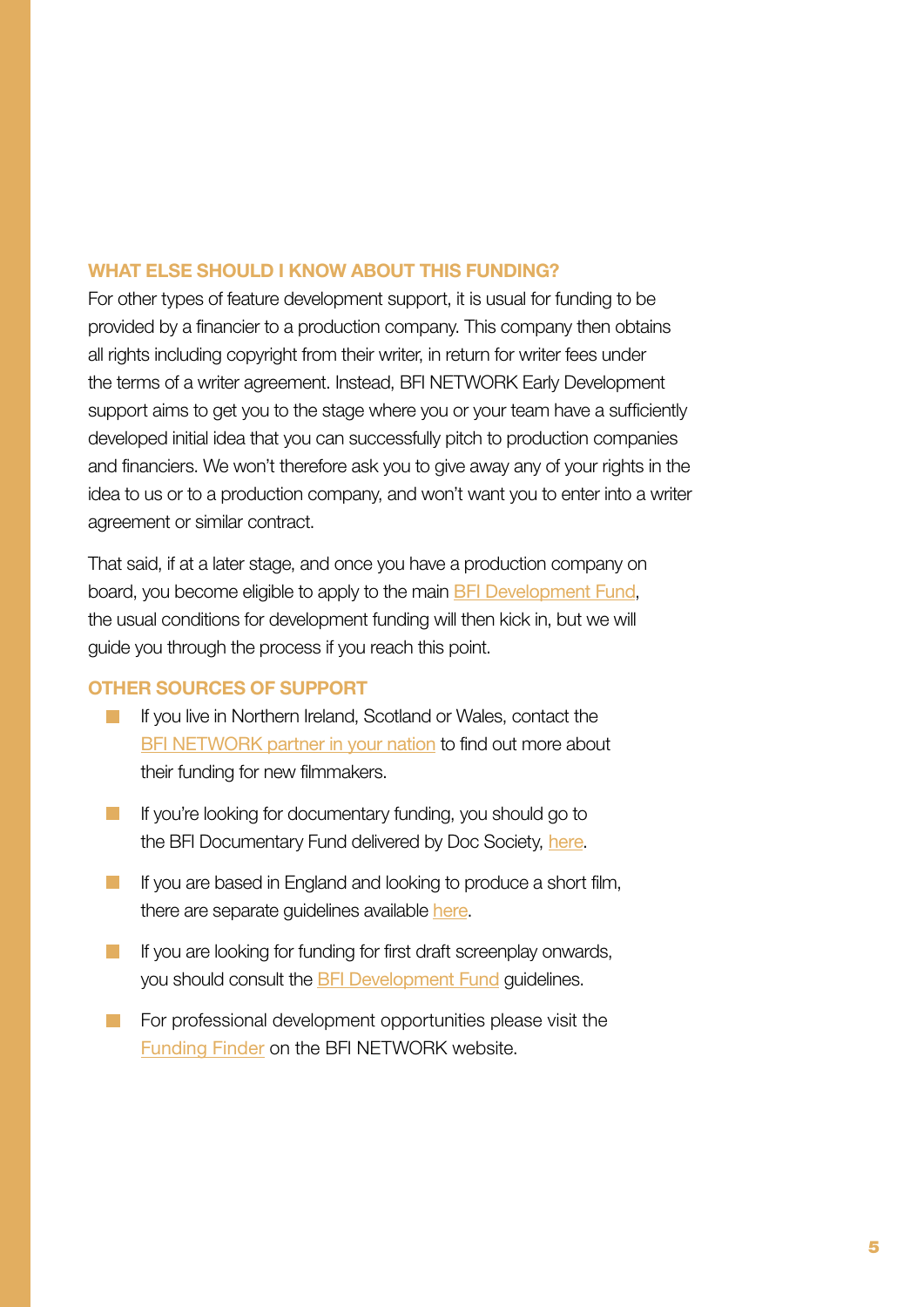# <span id="page-5-0"></span>CAN I APPLY?



This fund is aimed at new feature writers based in England who have not yet written a feature film script that has been produced and received UK distribution. They will however have previously written one or more short films that have been produced, or have realised comparable work in another creative medium. This work will have received some industry recognition in the form of being showcased on a major platform in its field (e.g. festival, professional theatre, selection on a significant online outlet). Established writers in media other than film are welcome to apply.

If your project has a producer attached and you feel ready to seek first draft funding, you should look at the **[BFI Development Fund](http://www.bfi.org.uk/supporting-uk-film/production-development-funding/development-funding) or** alternative sources of support which might suit you better.

Each member of the core team involved in the project (writer and producer / director as applicable) will need to be able to demonstrate a creative track record as part of the application. This may be in film, television, theatre or another art form. All core team members need to be over 18 and not be in full-time education on or after 1 August 2022<sup>1</sup>.

1 This means you will need to have fully completed your student work, i.e. submitted your course materials, final project and/or dissertation and have completed all examinations in your final year of study, and not be entering a further year of study later in 2022.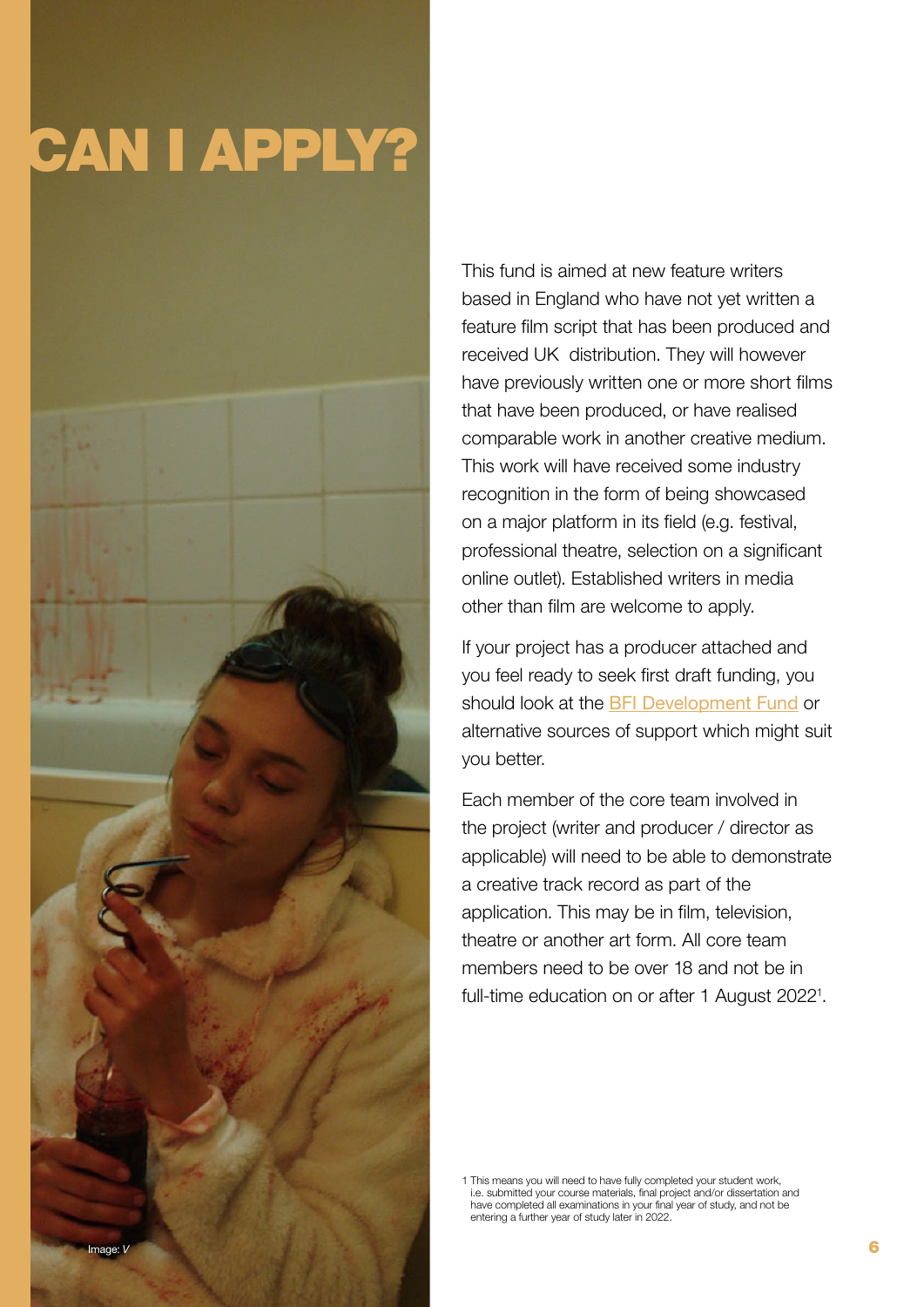#### **WHAT SHOULD I DO BEFORE APPLYING?**

If you are a team of more than one person, you will need to select one team member to complete the application form and be the lead contact. We will still consider the application as being submitted by the team, and make any award to this team. Applications cannot be made by companies or other organisations. It is fine for an individual to apply who is also working in a separate capacity for a production company.

#### **WHAT SHOULD I DO BEFORE APPLYING?**

Before applying you should read the [BFI Diversity Standards](http://www.bfi.org.uk/about-bfi/policy-strategy/diversity/diversity-standards), a set of measures that prompt you to consider how your project can contribute to creating a more inclusive UK film industry. You'll be asked to respond to the Standards in your application.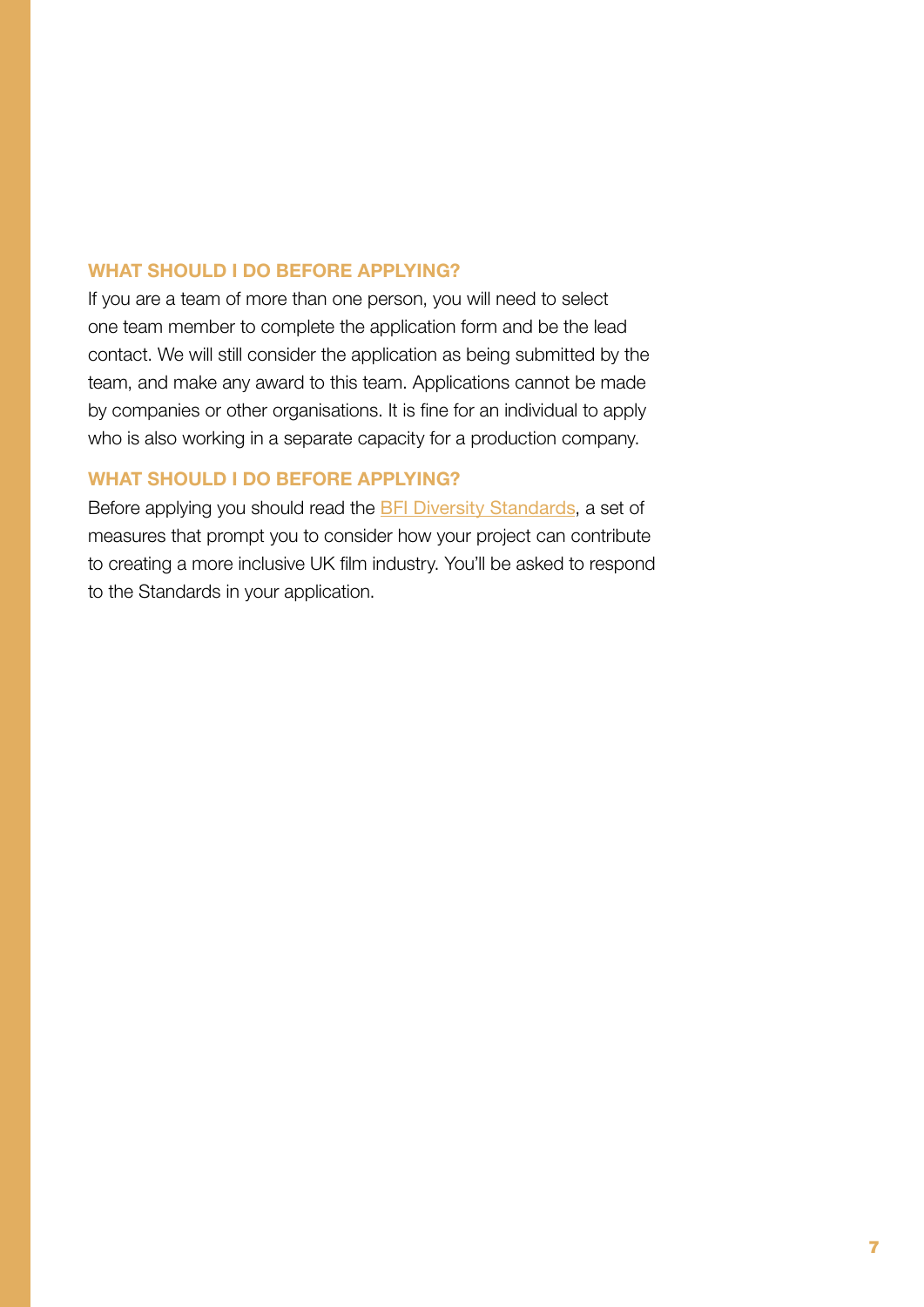#### **CHECKLIST BEFORE YOU APPLY**

Please check that you meet the below criteria, and any other specifications made in these Guidelines, before submitting your application:

| The writer, or at least one of the co-writers, of the project is / are resident<br>in England <sup>2</sup><br>The writer(s) of the project has not / have not written a fiction feature film<br>that has been produced and received UK distribution<br>Each member of the project's core team (writer and producer / director<br>as applicable) has a creative track record as described above and I can<br>demonstrate this in the application<br>Each member of the project's core team (writer and producer / director as<br>applicable) is aged 18 or over and not be in full-time education on or after<br><b>1 August 2022</b><br>The story idea is capable of qualifying for certification as British through:<br>i. One of the Cultural Tests <sup>3</sup> ;<br>ii. One of the UK's official co-production treaties; or<br>iii. The European Convention on Co-Production<br>The project will be wholly original to me and my team and is not based<br>on anyone else's pre-existing work<br>I believe that the story idea would be capable of obtaining a BBFC<br>certificate which is no more restrictive than BBFC '18'<br>If a producer is attached to the application, this producer will complete<br>and submit the application, putting their name as the lead contact<br>I have considered how the project will address the BFI Diversity Standards | I'm seeking funding for a 'single project' work of fiction in live action<br>or animation which will be at least 60 minutes in length |  |
|--------------------------------------------------------------------------------------------------------------------------------------------------------------------------------------------------------------------------------------------------------------------------------------------------------------------------------------------------------------------------------------------------------------------------------------------------------------------------------------------------------------------------------------------------------------------------------------------------------------------------------------------------------------------------------------------------------------------------------------------------------------------------------------------------------------------------------------------------------------------------------------------------------------------------------------------------------------------------------------------------------------------------------------------------------------------------------------------------------------------------------------------------------------------------------------------------------------------------------------------------------------------------------------------------------------------------------------------------------------------|---------------------------------------------------------------------------------------------------------------------------------------|--|
|                                                                                                                                                                                                                                                                                                                                                                                                                                                                                                                                                                                                                                                                                                                                                                                                                                                                                                                                                                                                                                                                                                                                                                                                                                                                                                                                                                    |                                                                                                                                       |  |
|                                                                                                                                                                                                                                                                                                                                                                                                                                                                                                                                                                                                                                                                                                                                                                                                                                                                                                                                                                                                                                                                                                                                                                                                                                                                                                                                                                    |                                                                                                                                       |  |
|                                                                                                                                                                                                                                                                                                                                                                                                                                                                                                                                                                                                                                                                                                                                                                                                                                                                                                                                                                                                                                                                                                                                                                                                                                                                                                                                                                    |                                                                                                                                       |  |
|                                                                                                                                                                                                                                                                                                                                                                                                                                                                                                                                                                                                                                                                                                                                                                                                                                                                                                                                                                                                                                                                                                                                                                                                                                                                                                                                                                    |                                                                                                                                       |  |
|                                                                                                                                                                                                                                                                                                                                                                                                                                                                                                                                                                                                                                                                                                                                                                                                                                                                                                                                                                                                                                                                                                                                                                                                                                                                                                                                                                    |                                                                                                                                       |  |
|                                                                                                                                                                                                                                                                                                                                                                                                                                                                                                                                                                                                                                                                                                                                                                                                                                                                                                                                                                                                                                                                                                                                                                                                                                                                                                                                                                    |                                                                                                                                       |  |
|                                                                                                                                                                                                                                                                                                                                                                                                                                                                                                                                                                                                                                                                                                                                                                                                                                                                                                                                                                                                                                                                                                                                                                                                                                                                                                                                                                    |                                                                                                                                       |  |
|                                                                                                                                                                                                                                                                                                                                                                                                                                                                                                                                                                                                                                                                                                                                                                                                                                                                                                                                                                                                                                                                                                                                                                                                                                                                                                                                                                    |                                                                                                                                       |  |
|                                                                                                                                                                                                                                                                                                                                                                                                                                                                                                                                                                                                                                                                                                                                                                                                                                                                                                                                                                                                                                                                                                                                                                                                                                                                                                                                                                    |                                                                                                                                       |  |

#### Speculative Submissions

We can only make awards to projects that have been submitted to us through the online application process. This means that we cannot accept, or read, informal submissions such as feature ideas or other materials submitted by any means other than the online application portal.

2 It is fine for your director and / or producer to be resident in other parts of the UK.

3 Please note that your own assessment of your project as being capable of qualifying for certification does not mean that it will necessarily pass. Full guidance on British certification can be found on the BFI website at:: [bfi.org.uk/film-industry/](http://www.bfi.org.uk/supporting-uk-film/british-certification-tax-relief) british-certification-tax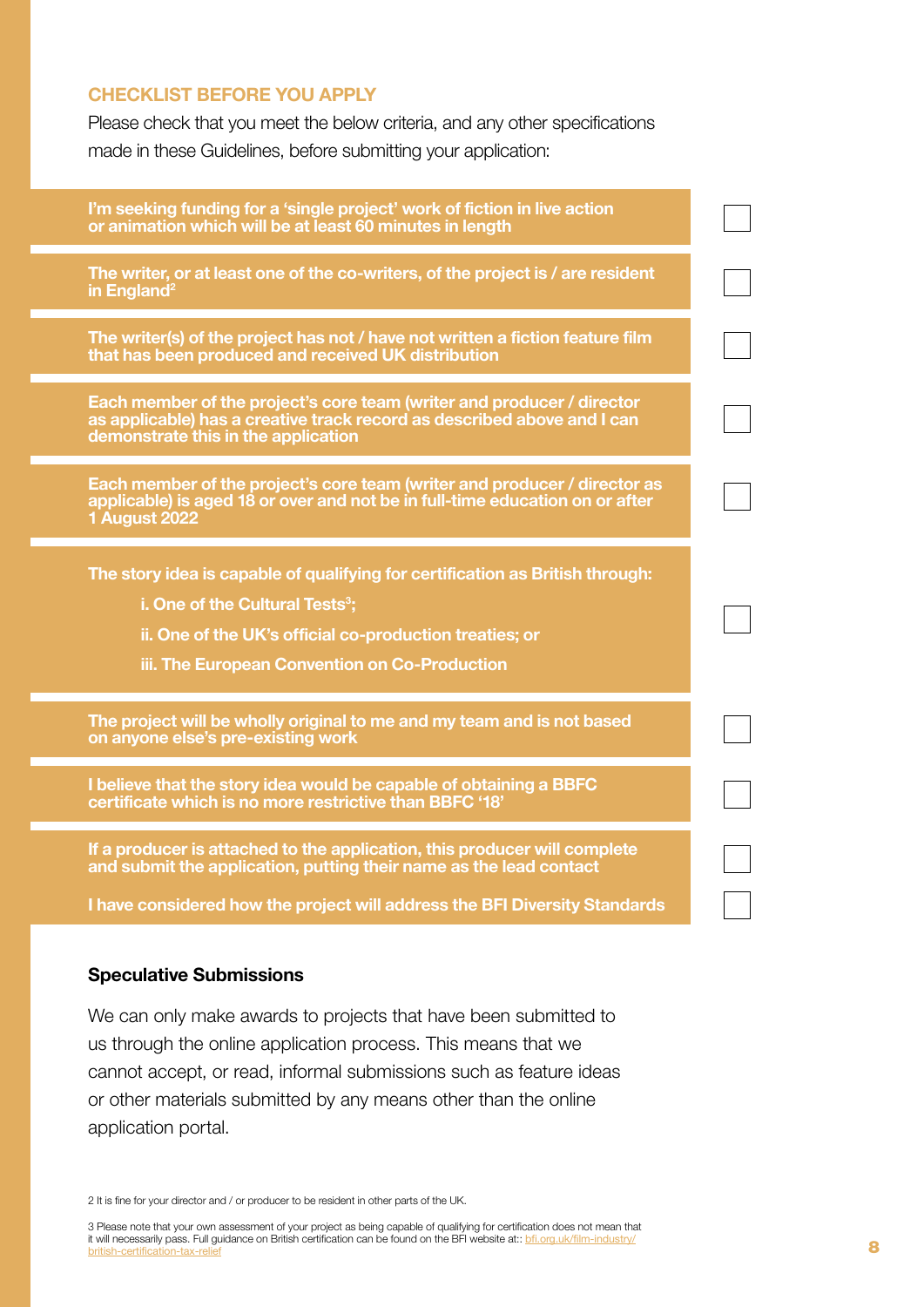### <span id="page-8-0"></span>WHAT CAN I APPLY FOR?

When you fill in the application form you'll be asked to include a brief budget. There are specific costs that can be included in this ('eligible costs'), some of which are capped at a certain level. These are:

- up to £1,000 writer fee;
- **up to £500 producer fee;**
- $\blacksquare$  the creation of visual materials where there are specific costs incurred;
- $\blacksquare$  reasonable research and travel costs these may include travel or accommodation, the costs of accessing materials or archives, subsistence while travelling or other relevant expenses.
- **a** director fee, if your project has a separate director attached. You will need to describe the level of input your director would have during early development in order to justify including this fee. In some cases we may decide not to support this element of your budget.
- **COST** costs associated with any personal access needs during the early development work. We define such needs as specific support required by people who are disabled or have a physical or mental health condition, which have an actual cash cost. For example: a BSL interpreter to work with a writer, director or producer; additional transport or accommodation costs for disabled team members; or a personal assistant for a team member with a learning disability or mental health condition to assist during project work;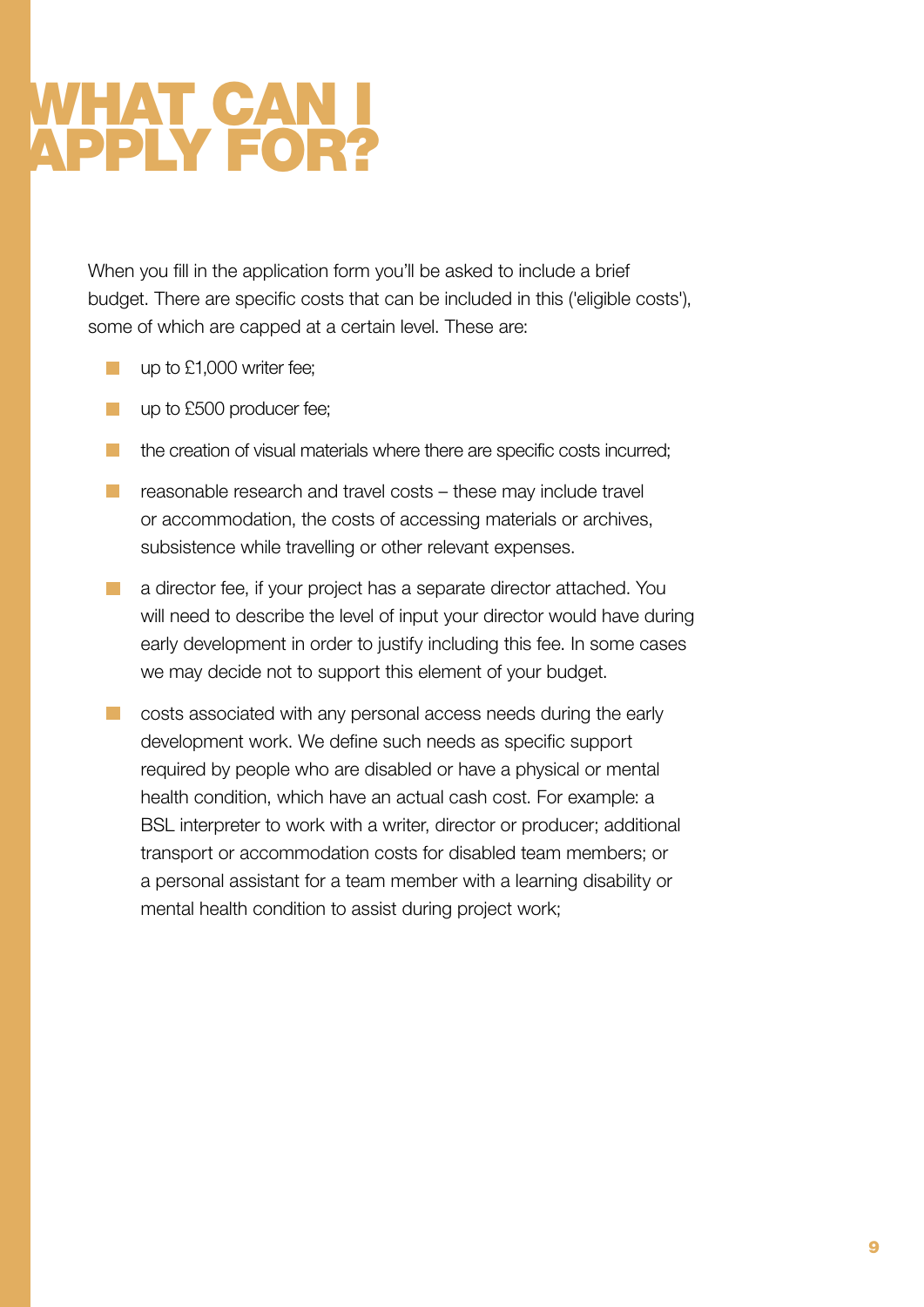While the writer and producer fee lines are capped at the levels shown above, there is no specific cap to the research and travel, access needs, visual materials or director fee lines (and therefore no formal cap to the overall amount you can request). You should request the actual amount you need and provide detail to justify this amount.

If there is more than one person fulfilling the same role on your project – e.g. you have two writers or co-producers – they would need to split the capped amount for this type of cost, and cannot request a double allocation.

We can't support the following items:

- **EXECUTE:** payments to option the rights to adapt pre-existing, published works for the screen (such a project would be ineligible);
- script development costs or any work beyond initial treatment stage;
- **g** general overheads or subsistence;
- **legal fees or costs of preparing writer agreements or similar;**
- $\Box$  director retainer fee (i.e. a fee that only retains their attachment to the project, where the director is not contributing directly to your early development materials);
- **production costs, including for pilot material;**
- **Costs that you have already incurred on your project prior** to any potential award we may make;
- **n** other items not described as eligible costs above.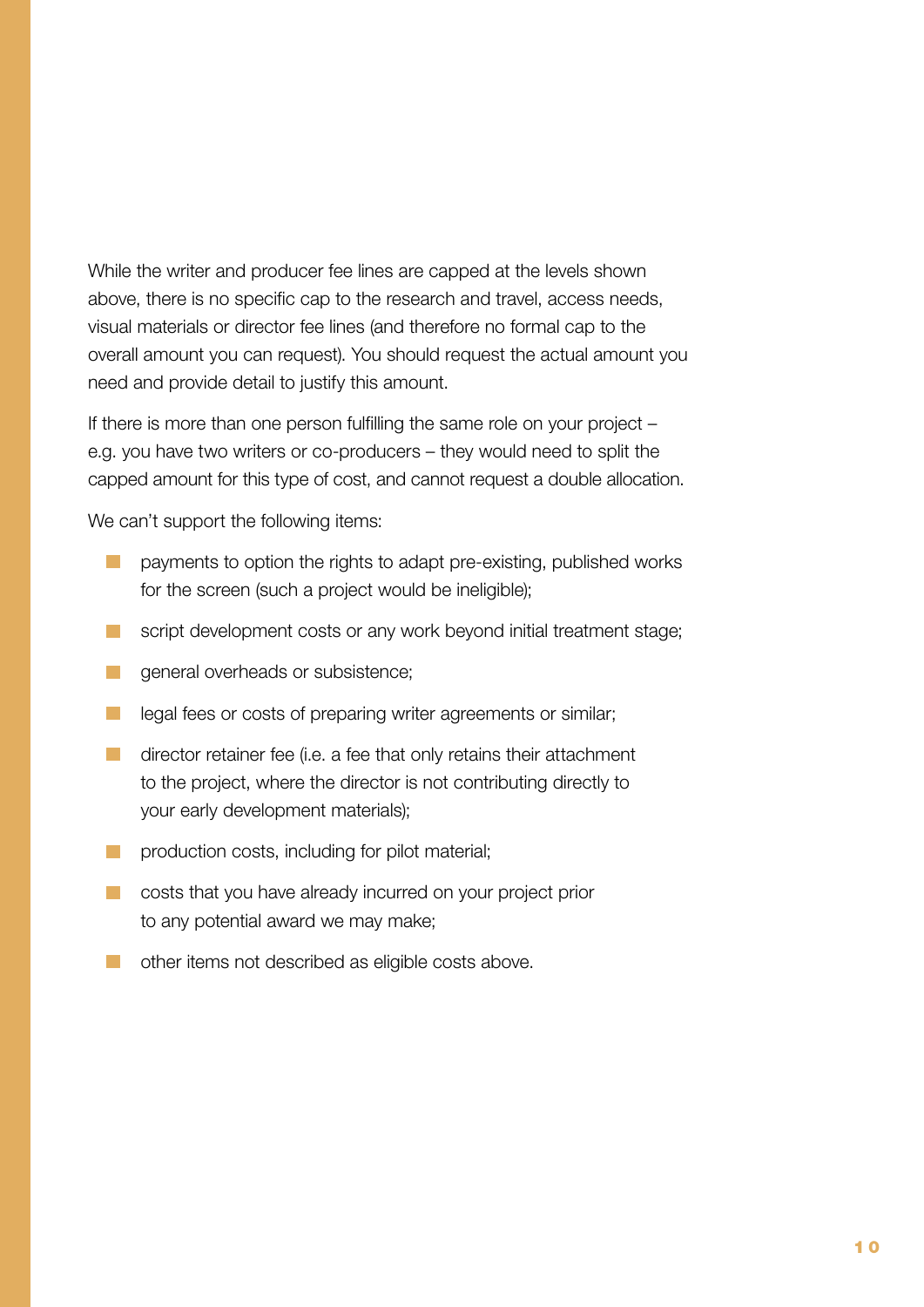## <span id="page-10-0"></span>HOW DO I MAKE AN APPLICATION?

Applications for this funding are open once per year in the spring for a six-week application period. Details of the annual application window will be published on the [BFI NETWORK](https://network.bfi.org.uk/funding-available) website where you can also make an application.

When first using the online application portal you will be asked to create an account: this means you can save and review your applications before submission. You will be able to access all your previous and inprogress applications at any point by logging into [your account](https://www.grantrequest.co.uk/Login.aspx?ReturnUrl=%2faccountmanager.aspx%3fSA%3dAM%26sid%3d106&SA=AM&sid=106). If you need support in completing the application form please contact us on bfinetwork@bfi.org.uk

#### **ACCESS ASSISTANCE DURING THE APPLICATION PROCESS**

We can provide assistance to applicants who are D/deaf, hard-of-hearing, Disabled or neurodiverse people, and people with sight loss, where this support is needed in order for someone to make an application to us. Visit [Access support for](https://www.bfi.org.uk/supporting-uk-film/film-fund/access-support-bfi-film-fund-applicants)  [BFI Film Fund applicants](https://www.bfi.org.uk/supporting-uk-film/film-fund/access-support-bfi-film-fund-applicants) for information.

#### **EQUALITY MONITORING FORM**

On starting an application you'll be asked to complete an Equality Monitoring Form, which opens up in a separate window. This collects data to help measure how effective the BFI is in attracting a diverse range of applicants. It requests information about the writer, director and producer (as applicable) on your project. When filling it in, you can select 'prefer not to say' if you'd rather not share the information requested.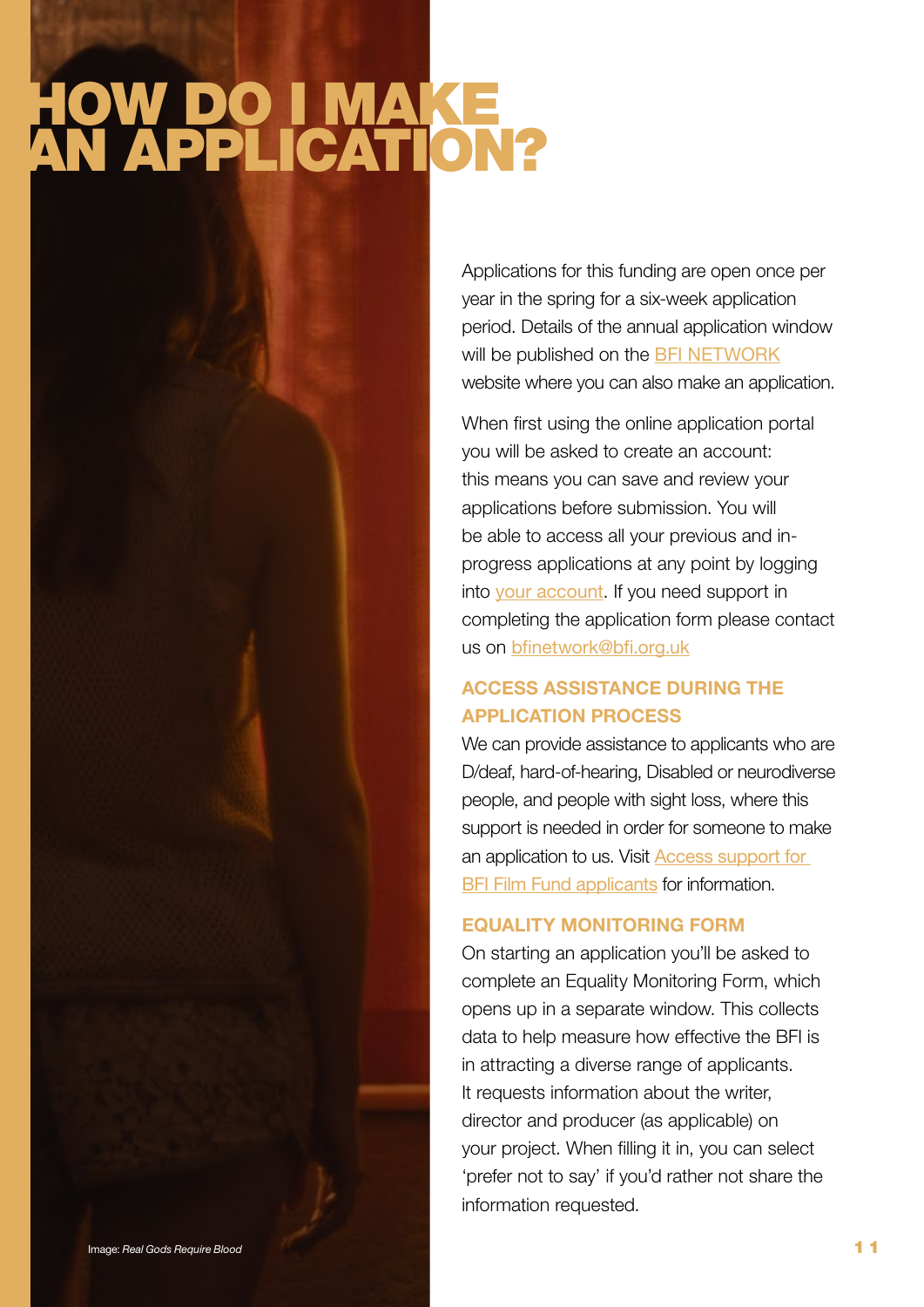#### **PROJECT AND TEAM**

These sections ask you:

 for a description of your project idea. This will include telling us about your narrative (story, world, characters) and why you want to tell this story. The more you can give us a strong, compelling sense of your idea, the better. If you prefer you can submit a video answer rather than a written statement.

**For CV summaries for your writer, producer and director as applicable.** 

**how your project responds to the [BFI Diversity Standards](http://www.bfi.org.uk/about-bfi/policy-strategy/diversity/diversity-standards), e.g. how** it might address industry under-representation in relation to disability, gender, race, age, sexual orientation and / or socio-economic status. The information you provide for this answer may be anonymised and used to help inform future funding decisions, research and strategy.

#### **FINANCE**

Here you should state the total amount you are seeking from the BFI, and in the Budget section break this cost down into line items corresponding to the eligible costs (as described in [What can I apply for?](#page-8-0) above) that you would incur in early development.

#### **SUPPORTING MATERIALS**

This section will ask you to provide detail on previous creative work from your core team members, such as short films, writing samples or visual art work. You can provide links to the work in this section, or alternatively, you can attach samples of previous work to the application at the Attachments section.

You can also provide links to any materials expressing your ideas for the project you are seeking funding for.

#### **ATTACHMENTS**

At the end of the form you can also attach any other materials relevant to the project, if you've not provided links in the previous section.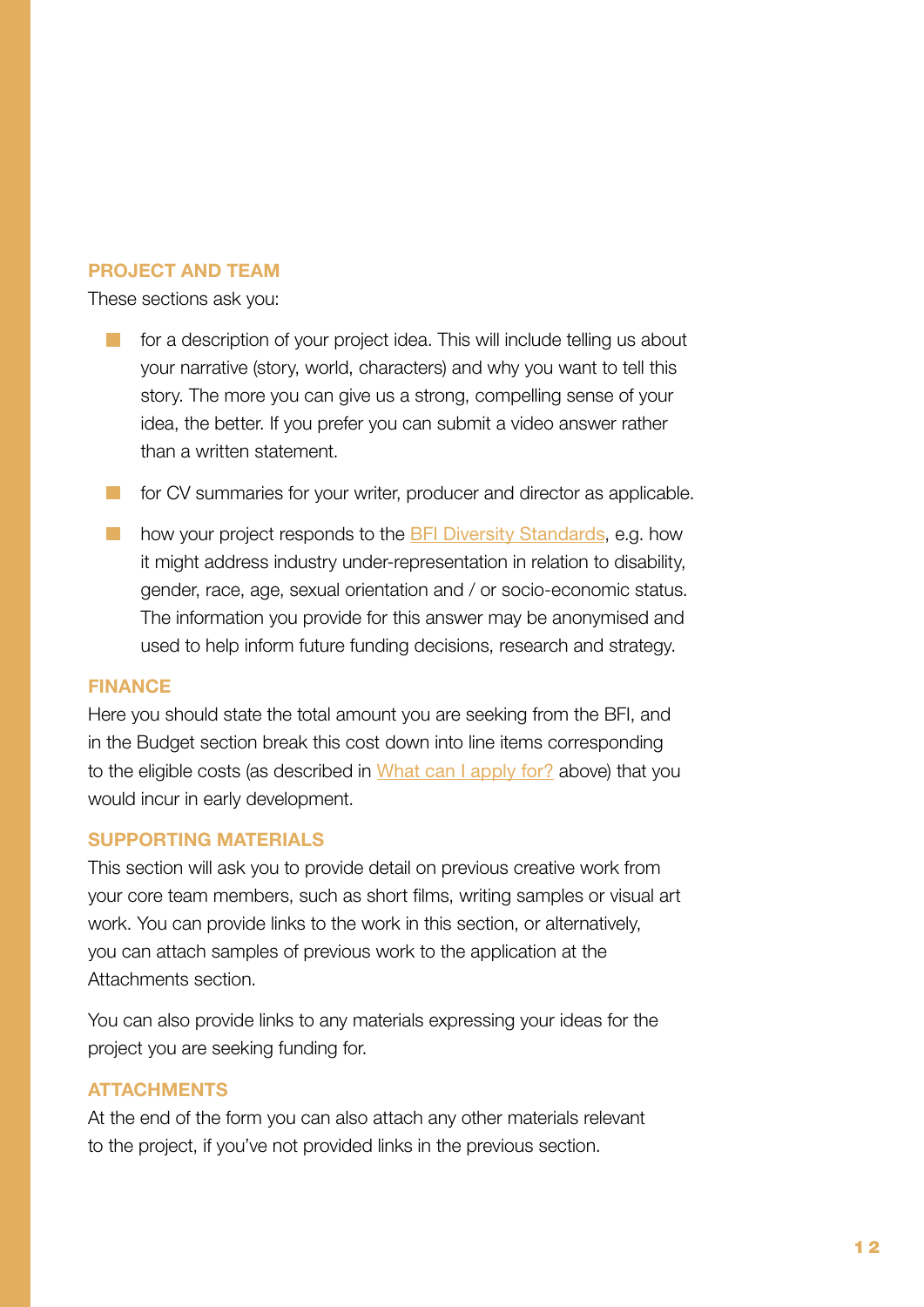### <span id="page-12-0"></span>WHAT HAPPENS TO MY APPLICATION?

Once you have submitted your application, you'll receive a confirmation within 14 days of submission that it has been received and a unique reference number will be assigned to the application.

#### **A. ELIGIBILITY**

We will check that your application is eligible for funding, using the criteria identified in [Can I Apply?](#page-5-0) above. Incomplete applications will be considered ineligible so please ensure that you complete all sections of the application form with the information requested.

If your application is ineligible, we will send you an email to inform you of this. If you then realise you've made an error on your application which has rendered it ineligible, please tell us at this point, as we may still be able to assess it.

#### **B. ASSESSMENT**

Your application will be assessed against the following criteria:

- **is potential contribution to meeting the stated objectives of the** [BFI Film Fund](#page-2-0);
- $\blacksquare$  the creative strengths of the proposal;
- $\blacksquare$  the strengths of the project team;
- the likely career progression benefit for new filmmakers;  $\mathcal{L}^{\text{max}}$
- how the story will connect with audiences;  $\mathbb{R}^n$
- $\blacksquare$  the impact your project could have in addressing the BFI Diversity Standards;
- **the overall balance of projects receiving support,** to ensure variety in the work being funded.

The assessment will also take into account how you have managed any previous BFI funding you may have received.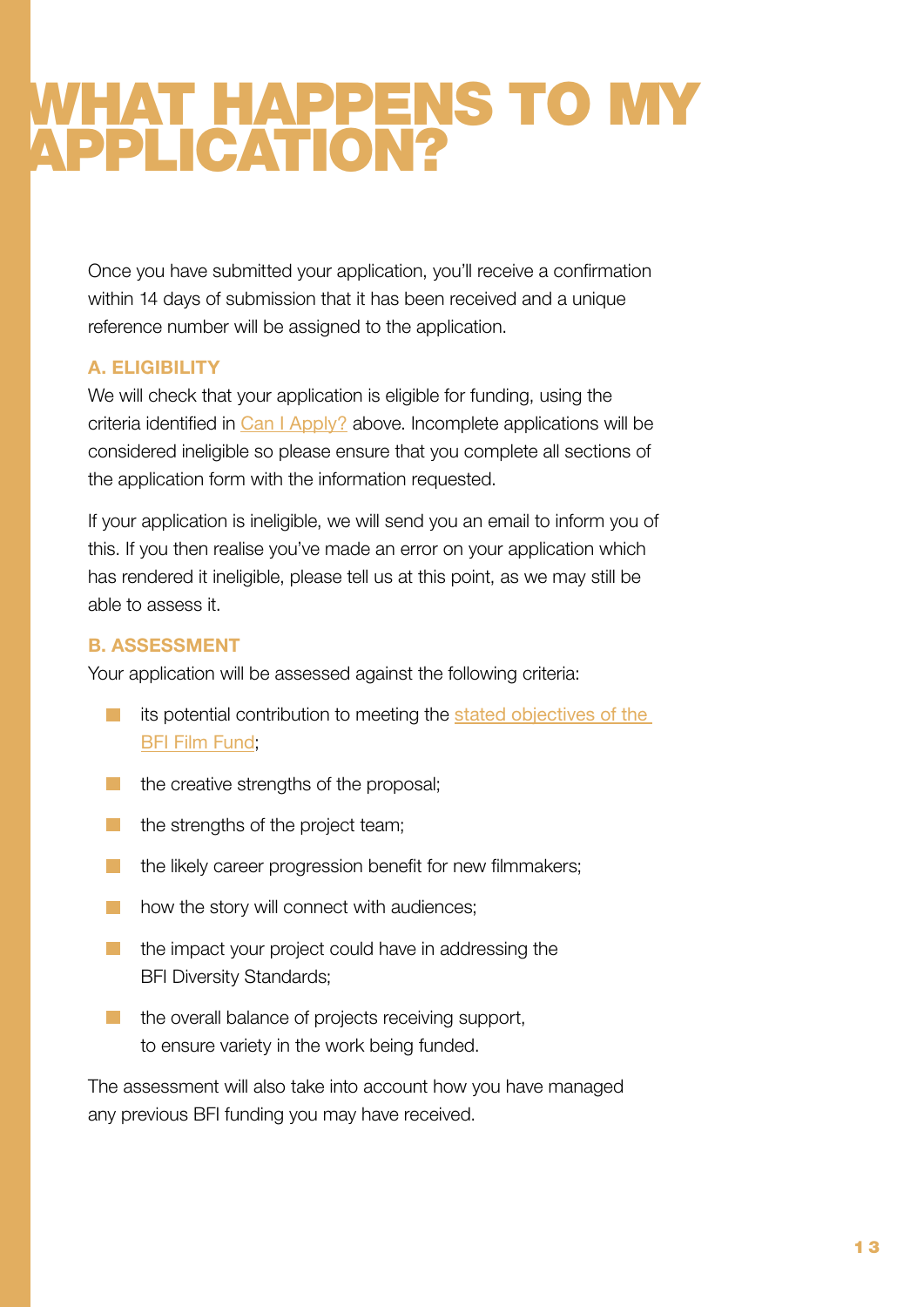The Talent Executive in your writer's region will lead on making recommendations for funding to the BFI and will be your main point of contact. They may contact you to discuss your project, including to suggest you make revisions to your application prior to a final decision being made. You might be asked for further information, or invited to have a phone call or meeting – this doesn't mean any commitment has been made to fund your project, but will help the Executive gather the information needed to make a decision.

All Early Development applications will also be reviewed by a representative from our independent pool of readers and industry consultants. In this way every application to the Early Development Fund will be reviewed at least twice.

The individuals involved in the independent pool will be required to maintain confidentiality regarding the application contents and agree not to retain application materials following their review.

#### Lottery Finance Committee Consideration

Following assessment of each application, funding recommendations will be made to the BFI Lottery Finance Committee. This is the final stage of the funding decision process. We undertake due diligence assessments of the applications we are recommending to our decision-making committee for funding. Before submitting an application to the committee, we will request the bank details of the lead applicant.

We will also request the personal address and date of birth of the applicant. Please note that our request for this information is not an indication or confirmation of funding and you will be informed separately of the funding decision on your application. We will use this data to run an identity check on you, as the lead applicant. Please note that this is not a credit check and will not affect your ability to receive credit from other organisations. We will be unable to submit your application to our decision-making committee until we have received your completed form.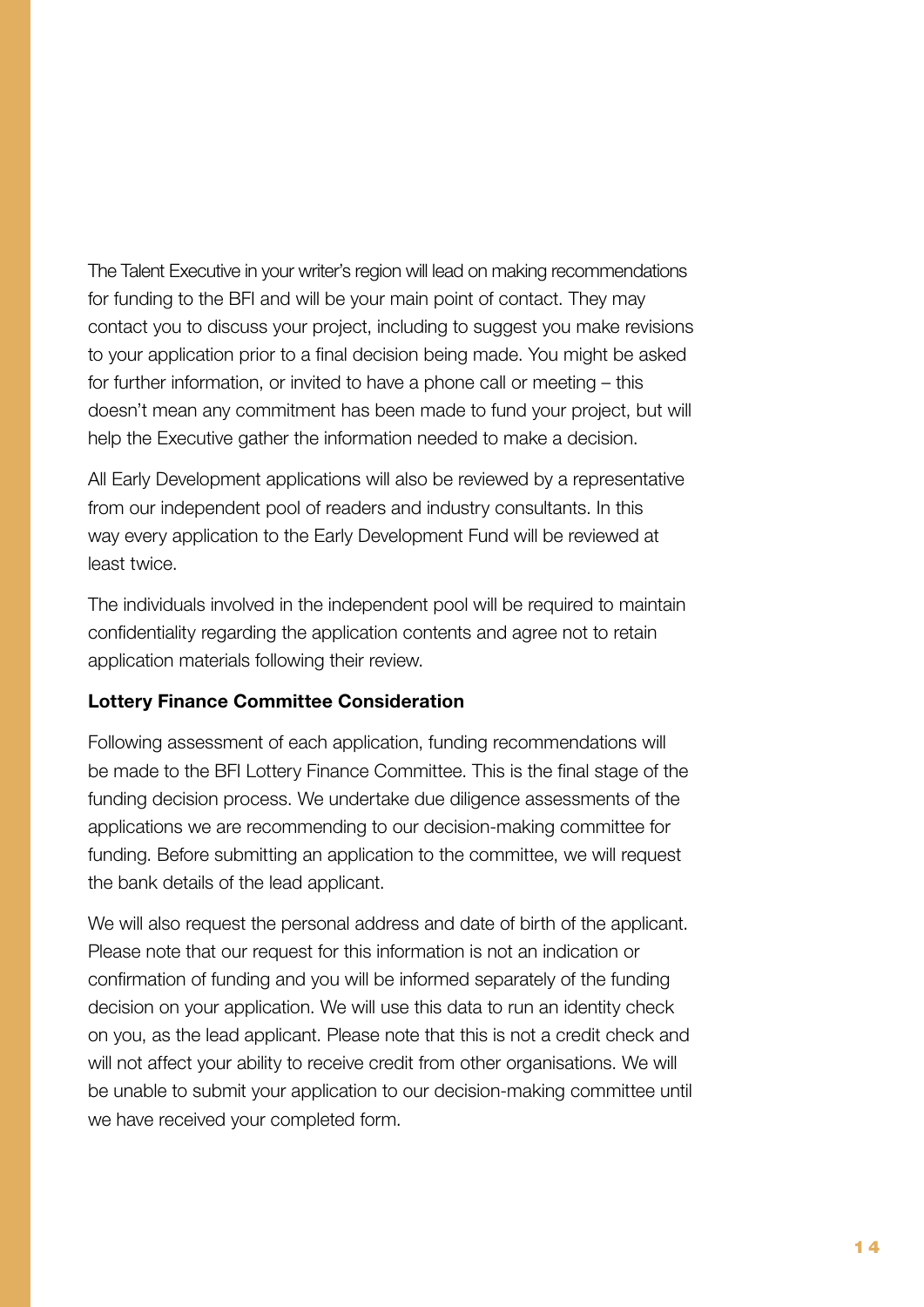All applicants will be informed in writing of the decision on their application. If your application is declined, all supporting materials will be deleted from your submission in line with our record retention policy.

The decision of BFI NETWORK as to whether it wishes to support your application is final, but there are circumstances in which a project can be re-submitted for support as a new application – please see [Resubmission](#page-16-0) below.

#### **C. TIMELINE SUMMARY**

| <b>STAGE</b>                                     | <b>TIMELINE</b>                                                                                                 |
|--------------------------------------------------|-----------------------------------------------------------------------------------------------------------------|
| Email acknowledgment of your application         | Within two weeks of submission                                                                                  |
| Decision to progress or decline your application | We aim to take a final decision on your<br>application within 12 weeks of the closing<br>date for applications. |

If we request additional materials from you, the amount of time it takes for you to supply these may have an impact on our ability to take a funding decision within the timeframes outlined above.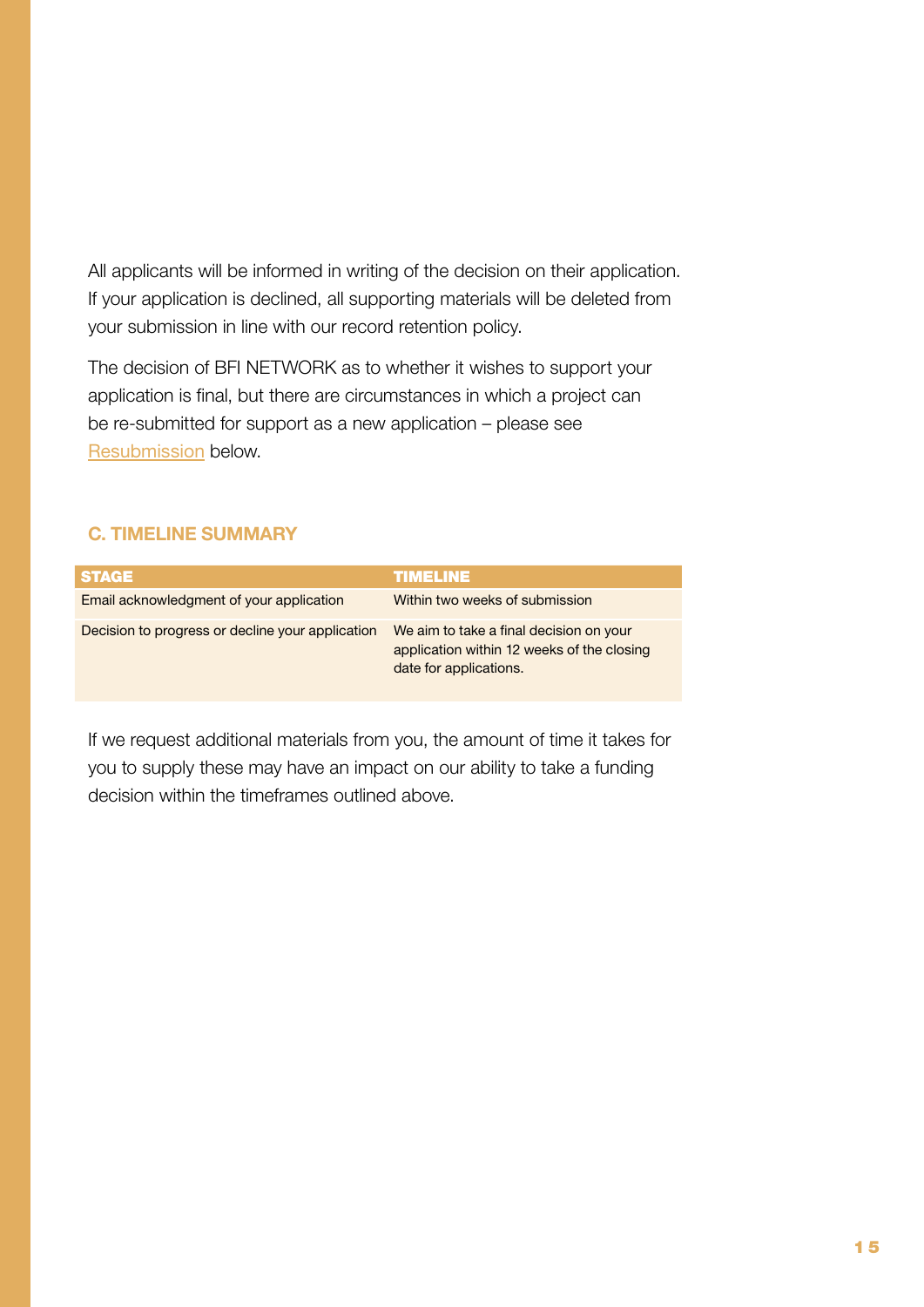# <span id="page-15-0"></span>FEEDBACK

We are only able to support a small percentage of the applications received and unfortunately have to say no far more often than we are able to say yes. When you make your application, you will be able to opt in or out of receiving feedback in the event that the application is declined. Feedback is given in the spirit of constructive comment and owing to the high level of applications we receive we will not be able to enter into dialogue about the project and its further development.

Some of the reasons we decline applications are:

- $\blacksquare$  the project was not eligible for funding;
- $\blacksquare$  it did not align with our [stated objectives](#page-2-1) for this funding;
- we felt the material was too familiar or derivative;
- **there was insufficient engagement with the BFI Diversity Standards.**

We welcome constructive feedback from you on our application process, so we can continue to improve: please send any feedback to bfinetwork@bfi.org.uk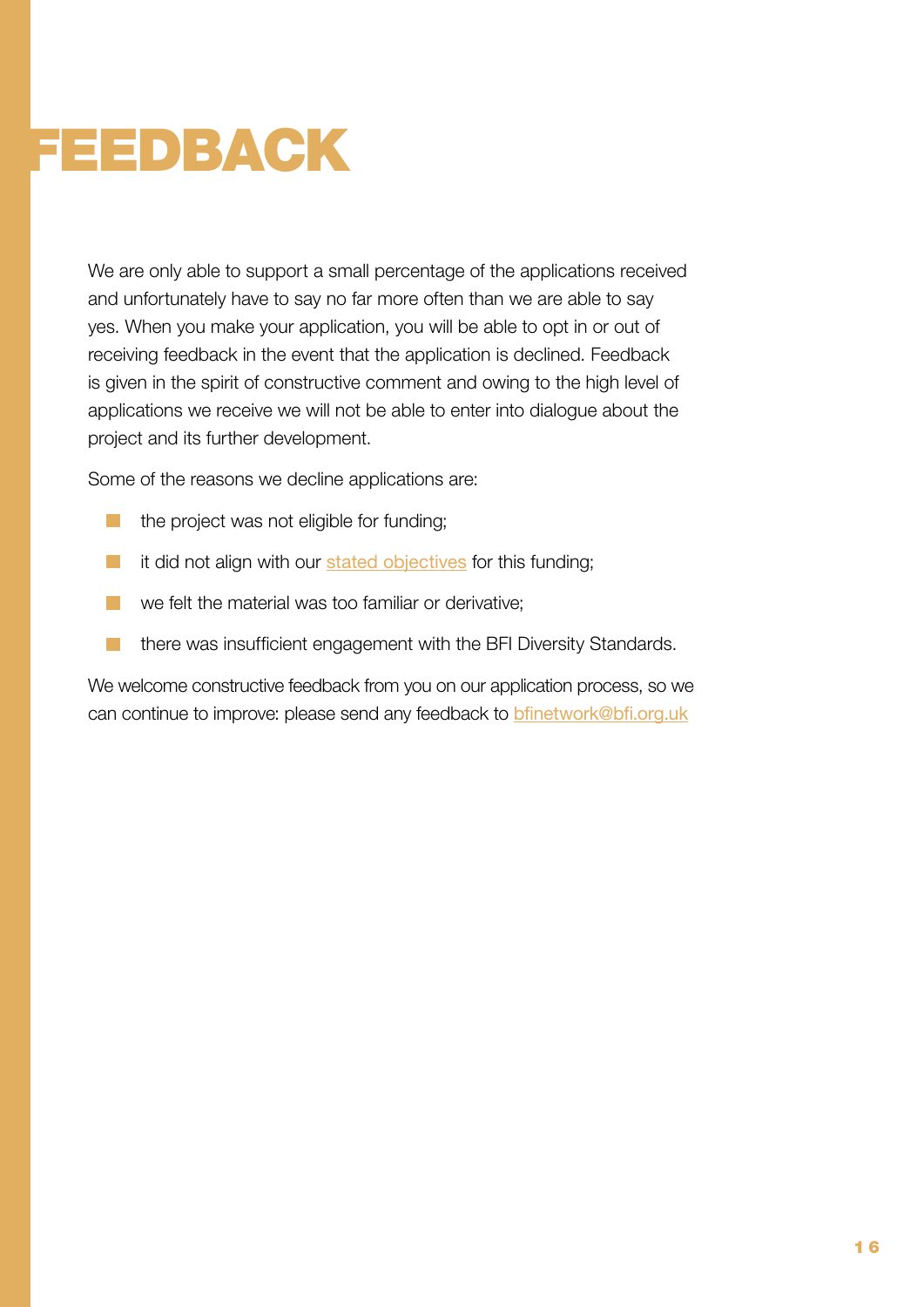# <span id="page-16-0"></span>RESUBMISSION



No resubmissions can be made to the NETWORK Early Development Fund for projects that it declines unless there is a substantial and significant change in elements. This is usually a significant rewrite of the material, or a different writer/ producer coming on board.

If you meet this criteria, you will need to contact your regional Talent Executive who may be able to invite a new application from you for the project, which can be submitted when the Fund re-opens. In any new application, please ensure that you clearly identify the revised elements of the project.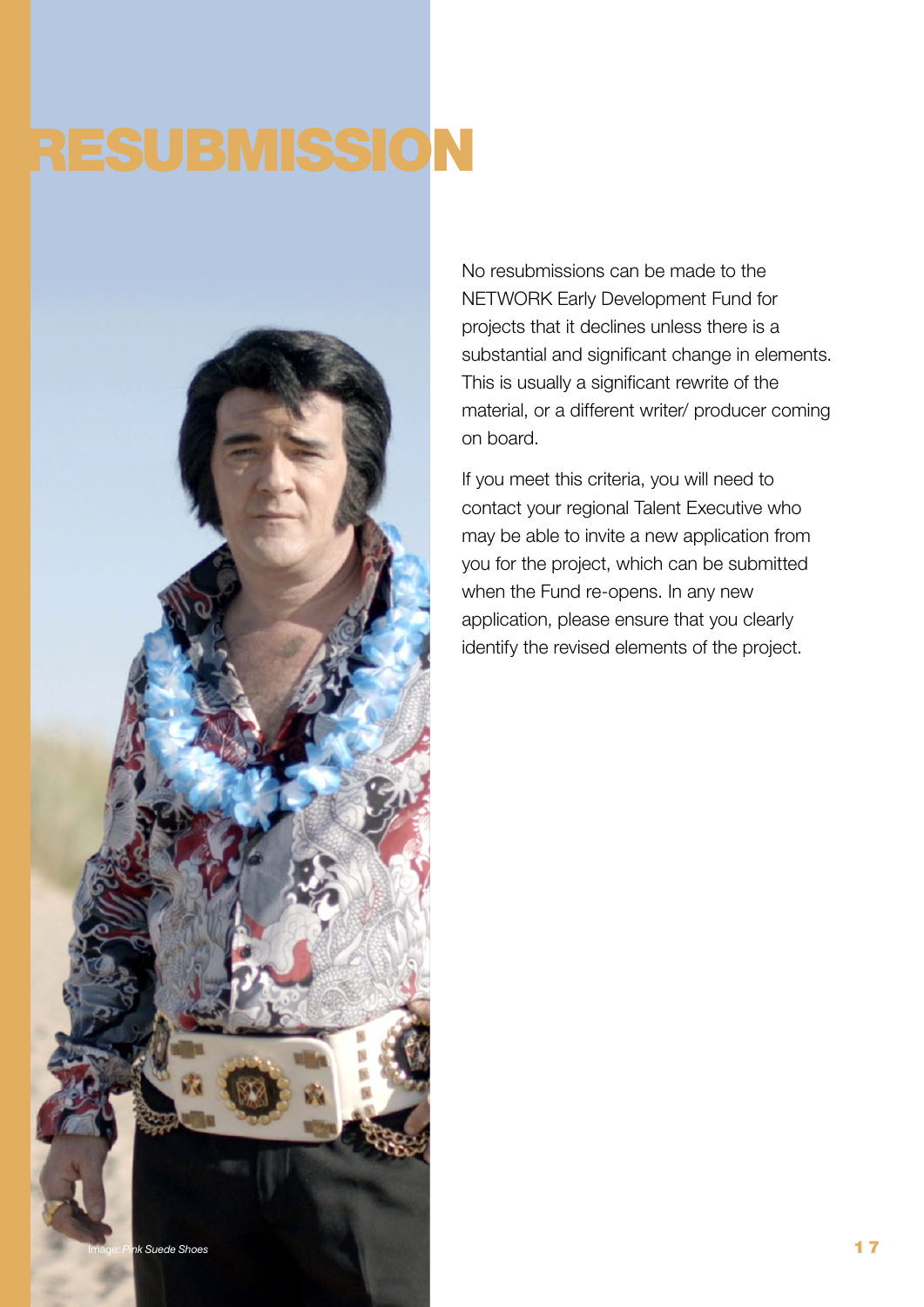### <span id="page-17-0"></span>SUCCESSFUL APPLICATIONS

If your application is successful, you will be made an **offer of funding** as set out below. Following this, a Talent Executive will provide creative input and oversight of your project and will be your main point of contact as you complete your early development work. You may be invited to take part in some training and professional development events as part of your Early Development award.

You will be required to enter into an agreement with the BFI that sets out the terms and conditions of our funding. These conditions will include the following:

- 1 You will need to promise that the work being funded is wholly original to you and your team and that you are not using any other person's work (and therefore infringing someone else's copyright).
- **2** Unlike standard development funding, the BFI will not ask for a share of copyright in your project as a condition of this funding. We will however ask that the rights in the story idea are shared equally between all members of your team. You will not be asked to enter into a standard writer agreement at this point.
- **3** If at a later point, your project comes to us for standard development funding then we will help move you onto our standard terms of funding.
- **4** The award takes the form of a non-recoupable grant. If you are later successful in bringing this project through for [BFI Development Fund](http://www.bfi.org.uk/supporting-uk-film/production-development-funding/development-funding) support, a condition of that award would be that this earlier advance becomes repayable.
- **5** If you apply as a team of more than one person, you will need to nominate one person to whom we'll pay the award and provide us with the relevant bank account details.
- **6** The offer of funding will include a delivery date by which you should finish work on your development materials and submit them to the Talent Executive. They will provide comments and ask you to submit a revised, final version; this will also be delivered to the BFI. You will need to complete the development work by specified dates or the funding will have to be repaid. The final delivery date is generally three months following our offer of funding. If due to access support needs you require a longer period to complete the work, please let us know before we issue your funding agreement.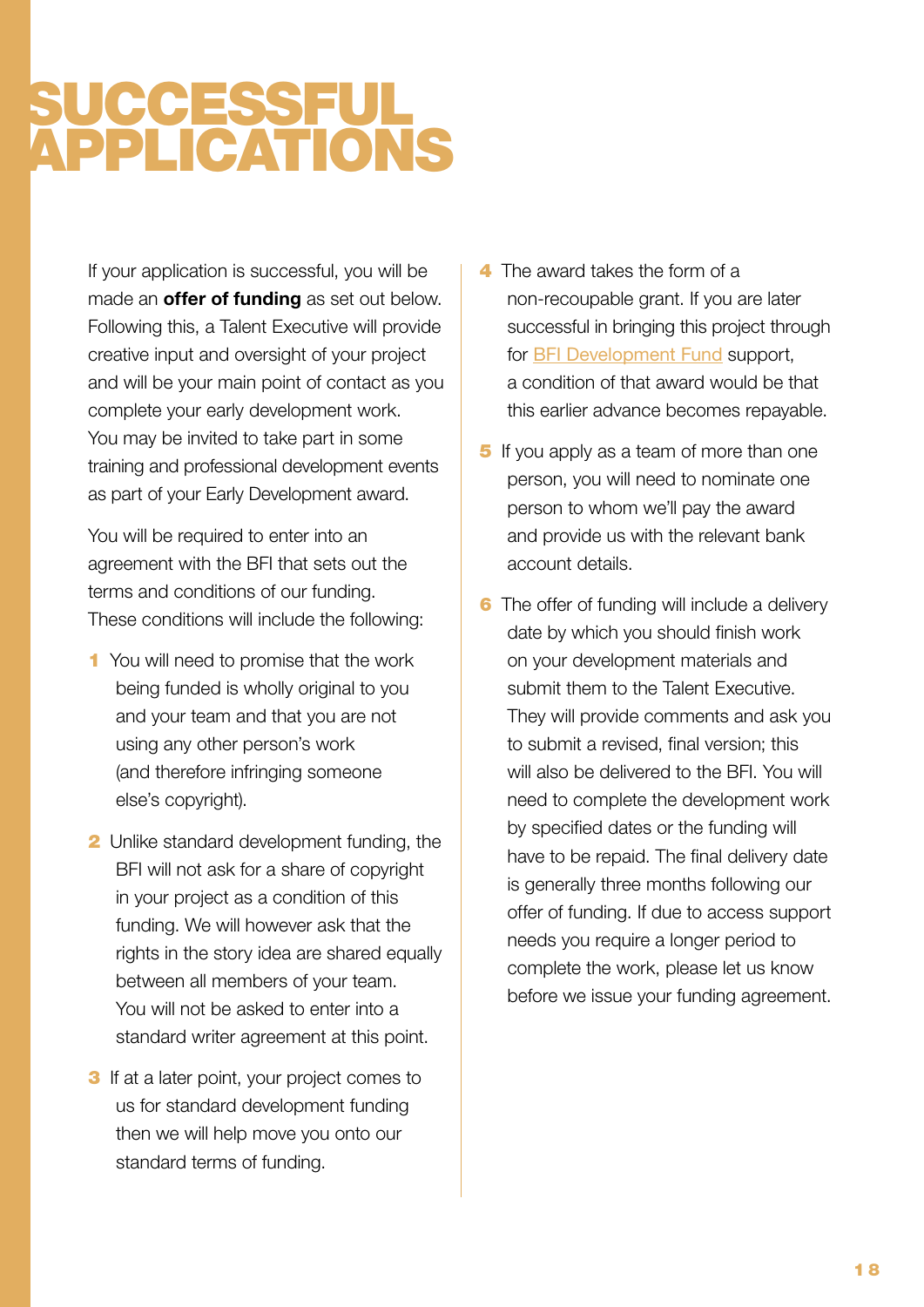- **7** Development funding will be paid in stages (cashflowed), with the final payment subject to delivery to us of your initial treatment (including any related documents) in their final form. Any underspend on the award will be retained by, or reimbursed to, the BFI.
- 8 The support provided by BFI NETWORK is only possible because of the National Lottery. We ask the filmmakers we fund to do everything they can to acknowledge the National Lottery as the source of this funding. This includes displaying the National Lottery logo on your early development documents; in film credits if your film later goes into production; related marketing materials, press releases and on the front pages of project and organisational websites. We ask beneficiaries to actively acknowledge and spread the word about their project being made possible by money raised by National Lottery players, whenever they can. This includes mentioning the National Lottery, at a minimum, on press releases, on print and marketing materials, online including through social media, and when speaking to the industry and the wider public about the project.
- **9** You will be required to deliver against the undertakings made by you in relation to the BFI Diversity Standards. Failure to deliver against those undertakings without good cause may affect your ability to receive future project funding from the BFI.
- **10** You will be required to submit an Equality Monitoring Report at the end of the project. This will request information on the contributors to your project and where applicable will be used to measure success against the BFI Diversity Standards.
- 11 The agreement will include standard termination provisions.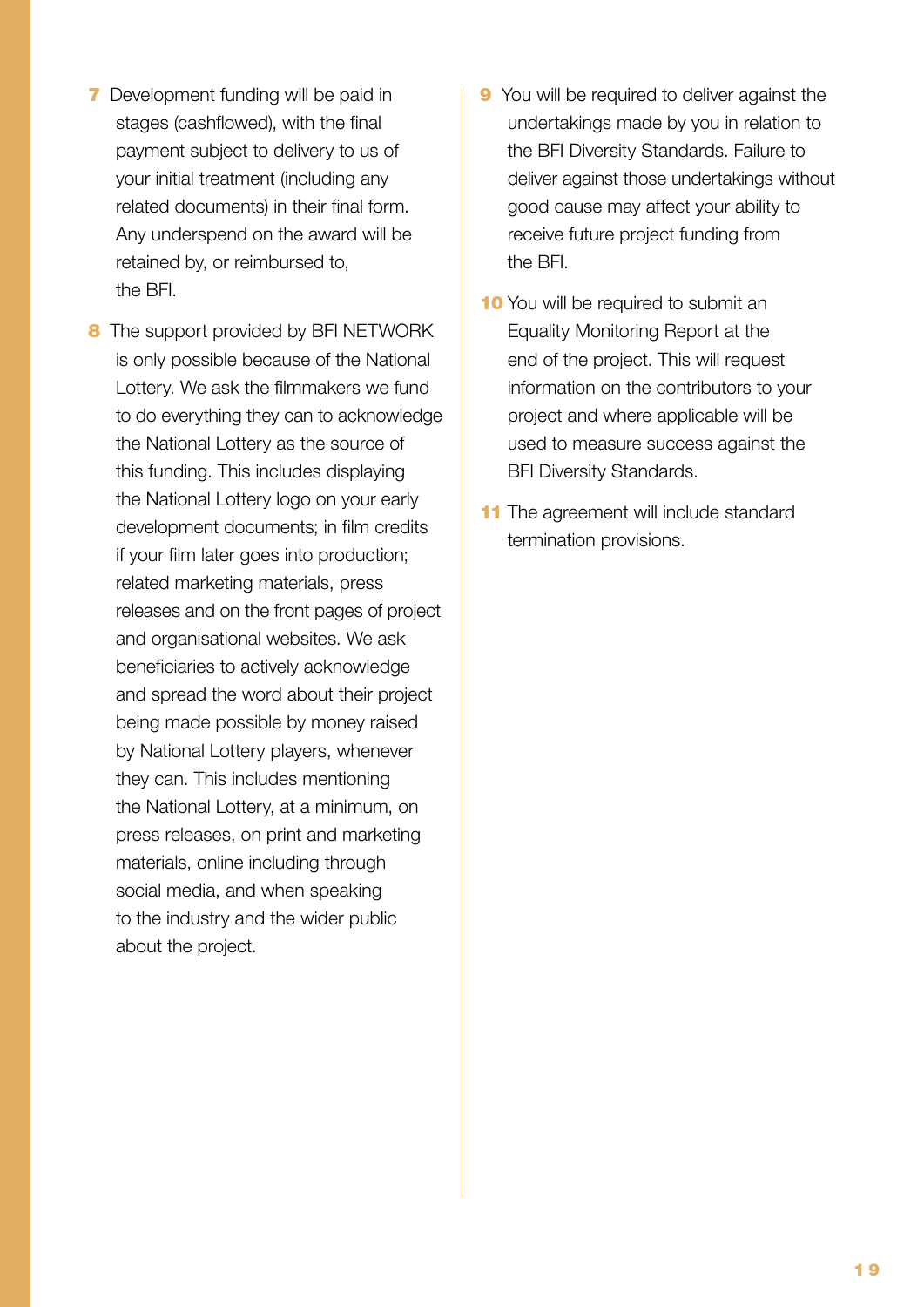### <span id="page-19-0"></span>BFI LOTTERY FUNDING GENERAL CONDITIONS

- **1** The information in these quidelines can change. The law and Government regulations on distributing National Lottery funds may also change. The BFI therefore reserves the right to review this funding scheme and/or change its policies, procedures and assessment criteria.
- **2** The application form does not necessarily cover all the information the BFI uses to decide which applications to fund. The BFI can ask applicants for extra information.
- **3** All applications are made at the applicant's own risk. The BFI will not be liable for loss, damage or costs arising directly or indirectly from:
	- the application process;
	- the BFI's decision not to provide an award to an applicant; or
	- dealing with the application.
- 4 Please check your application form carefully. The BFI will not process applications which are incomplete or which do not comply with these guidelines.
- **5** The BFI's decisions on applications are final.
- **6** The BFI will not pay any funding until it has received a fully executed copy of the funding agreement and any conditions precedent to that agreement have been satisfied or waived by the BFI.
- **7** The BFI will publicise information on the number of applications it receives and the awards made. This information will include the name of the successful applicant, award amount, project name and project details.
- 8 The Freedom of Information Act 2000 gives members of the public the right to request certain information held by the BFI. This includes information held in relation to applications to the BFI's National Lottery funding programmes or schemes. Therefore if you choose to apply to the BFI you should be aware that the information you supply, either in whole or in part, may be disclosed under the Freedom of Information Act.
- **9** The British Film Institute is required to identify all relevant financial or personal interests that may exist between board members, advisory panels, sponsors, donors, partners or employees of the BFI and applicants. This is to ensure that measures can be introduced to prevent a conflict of interest arising between those persons assessing the application for the British Film Institute and such applicant.

You will be asked to highlight any possible, potential or actual conflict of interest in your application including if you are an employee of the BFI or partner organisation or if you or any of your colleagues on the